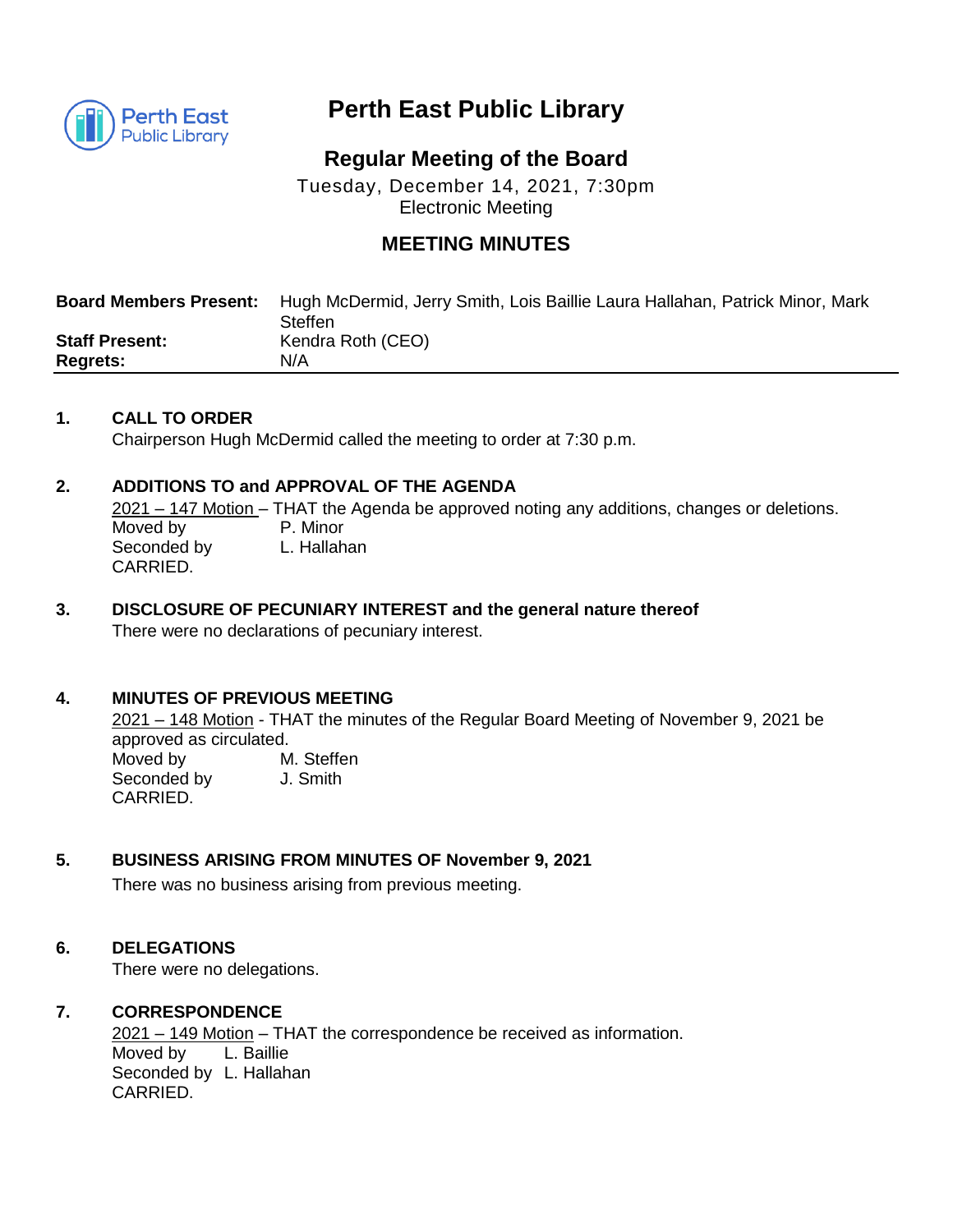# **8. FINANCE REPORTS**

#### 8.1 Year-to-Date Reports

2021 – 150 Motion – THAT the un-audited November year-to-date reports be received as information. Moved by J. Smith Seconded by P. Minor CARRIED.

#### 8.2 Accounts Payable

2021 – 151 Motion – THAT the November informal listing of Accounts Payable be received as information. Moved by **M. Steffen** Seconded by L. Hallahan CARRIED.

#### **9. CEO'S REPORT**

#### 9.1 CEO's Report

2021-152 Motion – THAT the CEO's report be received as information. Moved by M. Steffen Seconded by J. Smith CARRIED.

#### 9.2 Development Charges

2021 – 153 Motion – THAT the PEPL Board receive the Development Charges report, prepared by the CEO, as information. Moved by M. Steffen Seconded by **J.** Smith CARRIED.

#### **10. COMMITTEE REPORTS**

10.1 Finance Committee – Version 1 of the 2022 budget presented to the Board

10.2 Personnel Committee – H. McDermid, L. Baillie, P. Minor and L. Hallahan will conduct the CEO's annual performance evaluation in January 2022.

10.3 Strategic Planning Committee

10.4 PCIN Board— verbal report from L. Baillie and K.Roth

10.5 SOLS Trustee Council 3

10.6 Council Report **--** verbal report from H. McDermid and J. Smith: budget process begins in January

2021-154 Motion – THAT the verbal reports provided by members of the PEPL Board Committees to PEPL Board be received for information purposes.

Moved by M. Steffen Seconded by L. Hallahan CARRIED.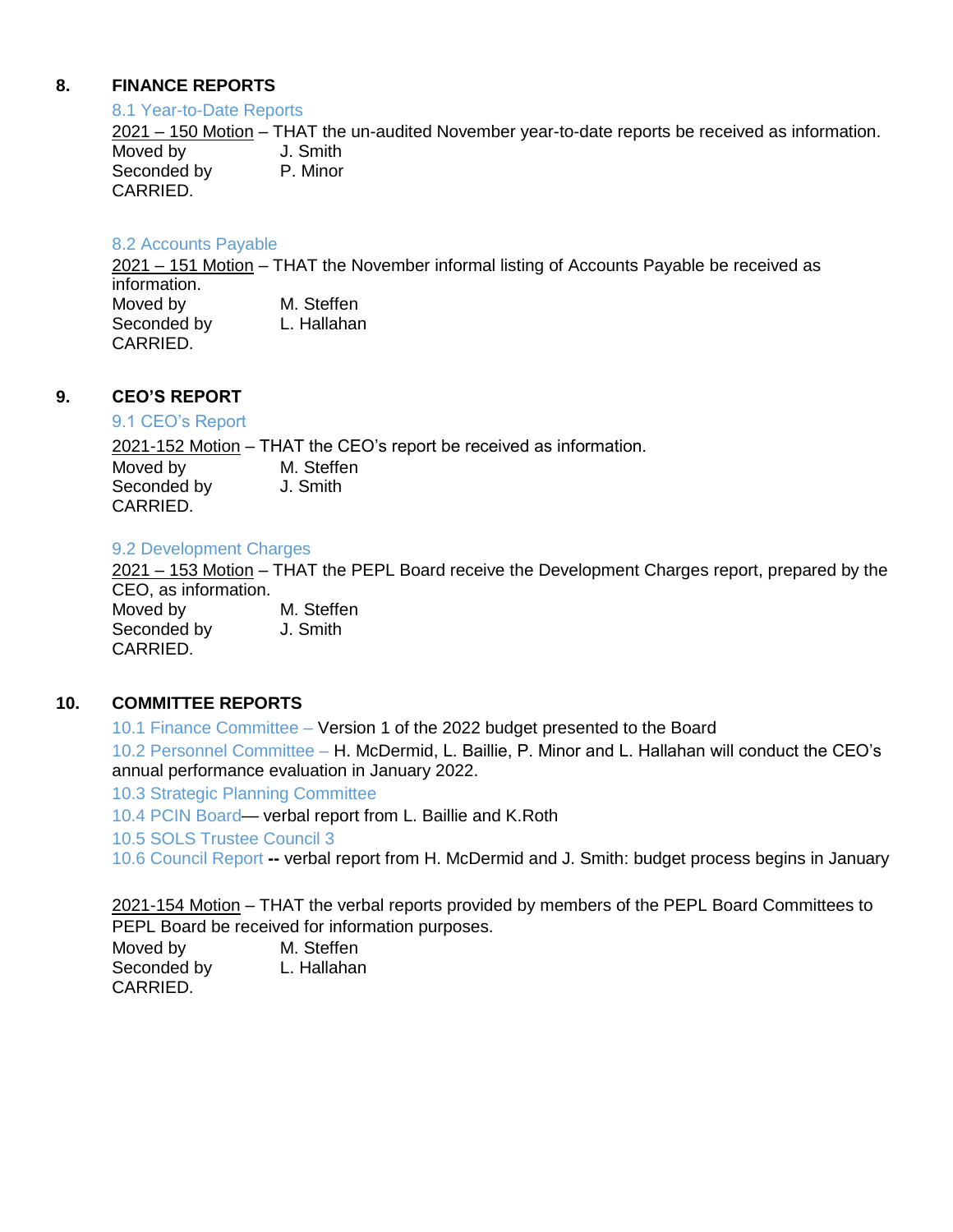# **11. BOARD EDUCATION**

CFLA Position Statement on Intellectual Freedom 2021 – 155 Motion – That the Perth East Public Library Board reaffirm their endorsement of the updated CFLA "Position Statement on Intellectual Freedom and Libraries" Moved by L. Hallahan Seconded by M. Steffen CARRIED.

## **12 CLOSED SESSION**

There was no Closed Session.

# **13. BUSINESS ARISING FROM CLOSED SESSION**

No Business arising from closed session.

#### **14. NEW BUSINESS**

14.1 2022 Budget

2021-156 Motion – THAT the 2022 Budget for the library be forwarded, as presented, to Council for consideration.

Moved by L. Baillie Seconded by P. Minor CARRIED.

#### 14.2 Exceptions to Fines-Free

2021-157 Motion – THAT the PEPL Board receive the Exceptions for Fines-Free report, prepared by the CEO, for information,

AND THAT the updated schedule of fees be approved and implemented upon approval of the 2022 Budget. Moved by J. Smith Seconded by M. Steffen CARRIED.

#### 14.3 Collection Development Policy Review

2021-158 Motion – THAT the Collection Development Policy be reviewed and adopted noting any changes. Moved by L. Hallahan Seconded by L. Baillie CARRIED.

## **15. ADJOURNMENT:**

2021-159 Motion – THAT the PEPL Board adjourn at 8:29 p.m. Moved by A. Smith **Section 2006 J. Smith** Seconded by P. Minor CARRIED.